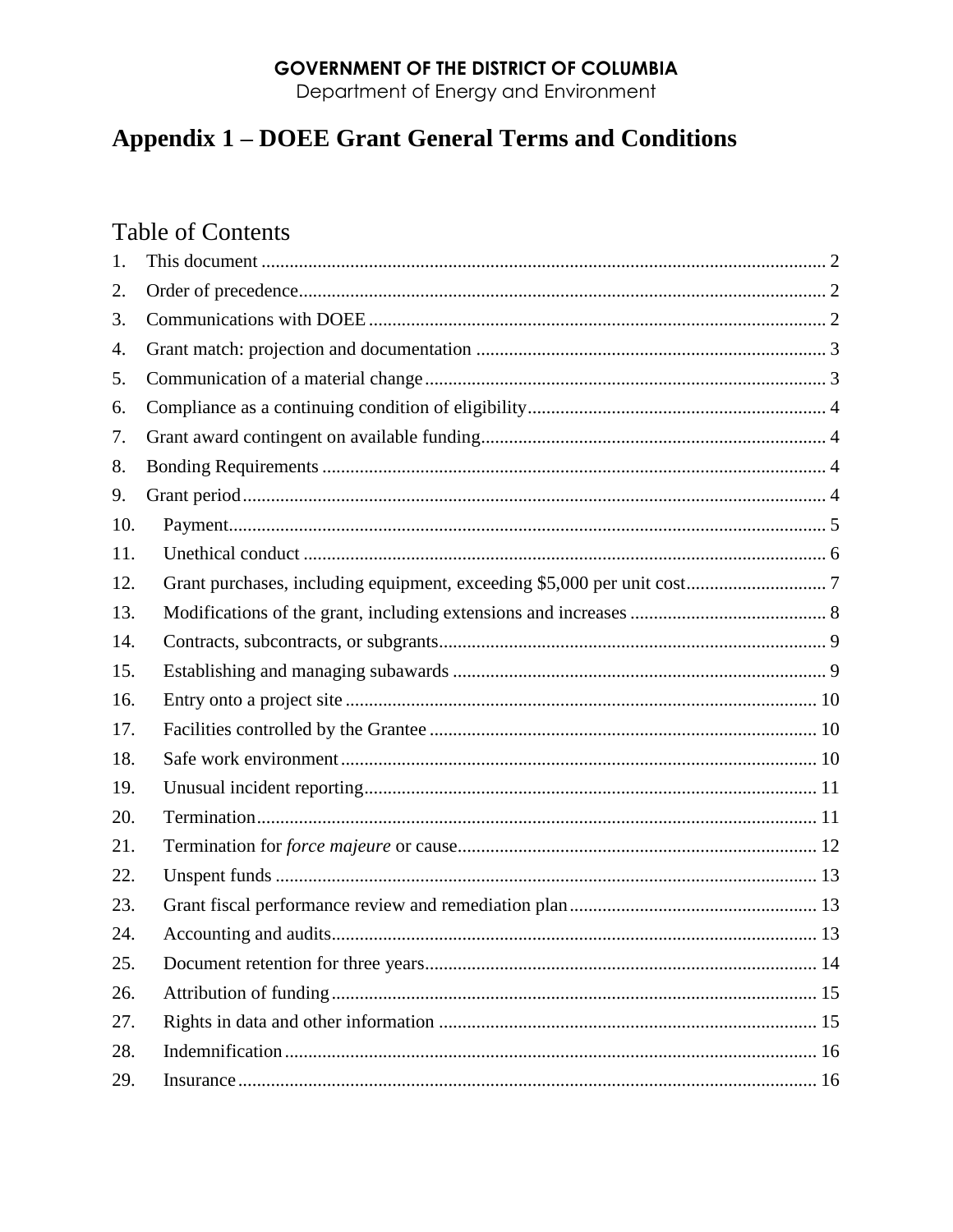# <span id="page-1-0"></span>**1. This document**

Each person or entity applying for the grant (Applicant) advertised in the Request for Applications (RFA), the successful Applicant (Grantee), and a subrecipient of funds under the grant provided in response to an application under the RFA (the Grant) is subject to and must comply with the following:

- a. The applicable general terms and conditions outlined in this Appendix  $1 DOEE$  Grant General Terms and Conditions (GT&C);
- b. The promises, certifications, assertions, and assurances made as part of the application in Appendix 2 – DOEE Grant Promises, Certifications, Assertions and Assurances (PCA); and
- c. The terms, conditions, or restrictions in the Grant award documents.

The Grantee must review the Grant award document for additional administrative and programmatic requirements. A condition stated in this GT&C is a continuing condition, unless explicitly stated otherwise or DOEE advises in writing that that it is not continuing.

# <span id="page-1-1"></span>**2. Order of precedence**

In the event of inconsistency among the provisions of the DOEE grant documents governing the Grant, the inconsistency shall be resolved by giving precedence to the following documents, including their attachments, in the following order:

- a. The most recent written, DOEE-approved amendment to the Grant Award Notice (GAN);
- b. The GAN;
- c. An approved work plan, if any;
- d. The DOEE Request for Applications (RFA), including all appendices; and
- e. The Grantee's submitted proposal.

# <span id="page-1-2"></span>**3. Communications with DOEE**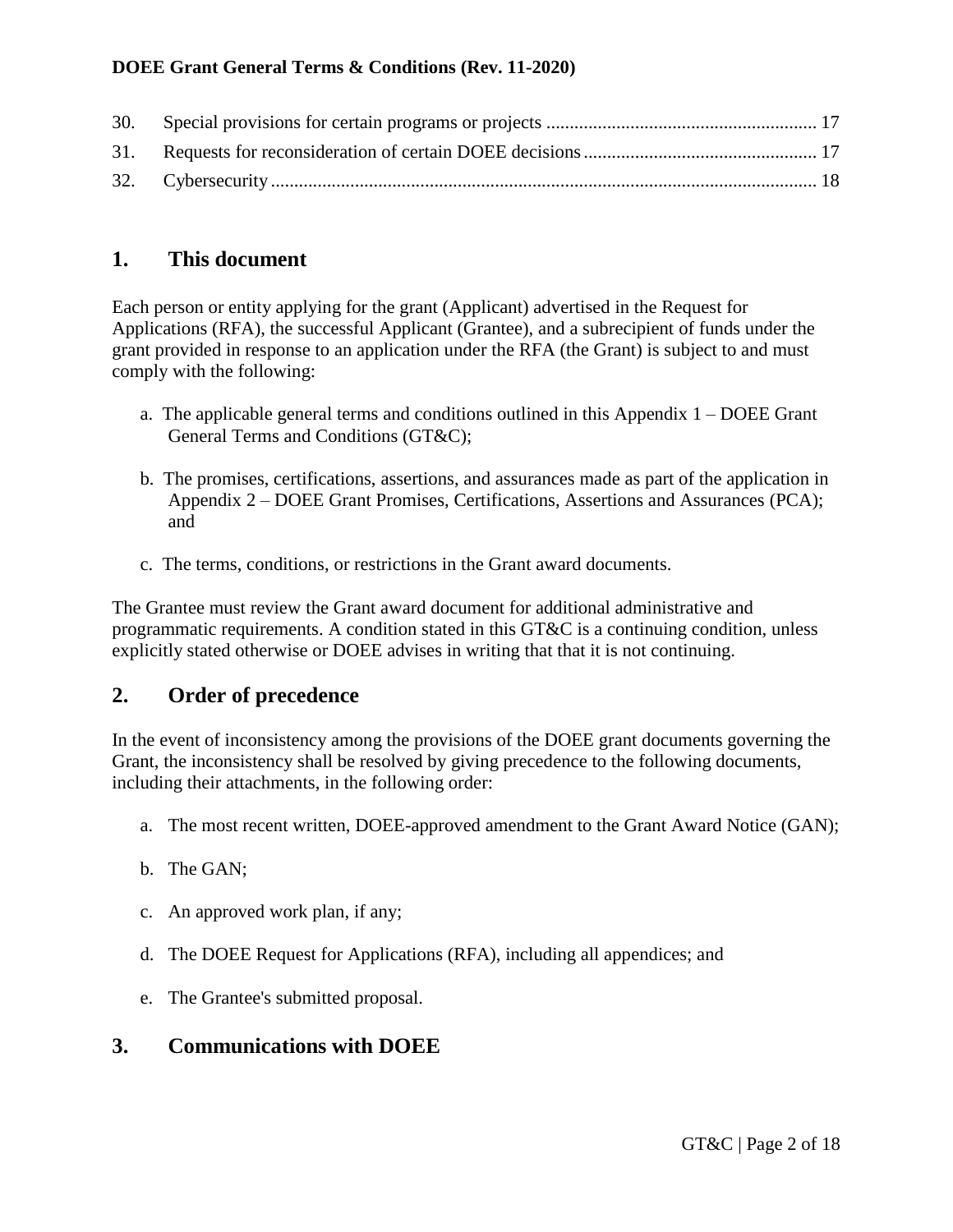- a. Communications shall be directed to DOEE offices, or DOEE staff, as the RFA or Grant states.
- b. Reports and other submissions shall be directed to the Grant Administrator.
- c. If reports are electronically filed, any required signatures shall be reliably and clearly reproduced.
- d. The Grantee shall maintain electronic mail ("e-mail") capabilities for communication with DOEE.
- e. A notice shall be deemed timely delivered to DOEE only when written confirmation of receipt is provided by DOEE.

# <span id="page-2-0"></span>**4. Grant match: projection and documentation**

When documentation of a grant match is required:

- a. In support of an application, the applicant must provide a basic budget that shows unit rates and quantities, as with hours worked, square feet used, or miles driven; and
- b. In support of an award, the Grantee must provide the following, which must be acceptable to DOEE, unless DOEE revises or waives the requirement in writing:
	- (1) Documentation for salary and items purchased in the same form as required in the Payment section of this document.
	- (2) Documentation of a proposed in-kind match, including detail for volunteers. Volunteer hours provided to the Grantee by individuals will be valued at rates consistent with those ordinarily paid for similar work in the Grantee organization. If the Grantee does not have employees performing similar work, the rates will be consistent with those ordinarily paid by other employers for similar work in the same labor market. Donated space, as for a meeting or event, may be valued according to a written statement from a property's owner or manager. Donated vehicle use may be valued as provided for reimbursement of travel.

# <span id="page-2-1"></span>**5. Communication of a material change**

The Applicant and the Grantee shall advise DOEE immediately orally and thereafter immediately in writing, if:

a. A material condition of the Application or performance of the grant has changed. A material condition includes: the loss of a staff member proposed as a principal; the lack of funds to pay bills incurred for the grant's activities; the expenditure of granted funds for non-granted activities, materials, or supplies; or a change in the Applicant's governance; or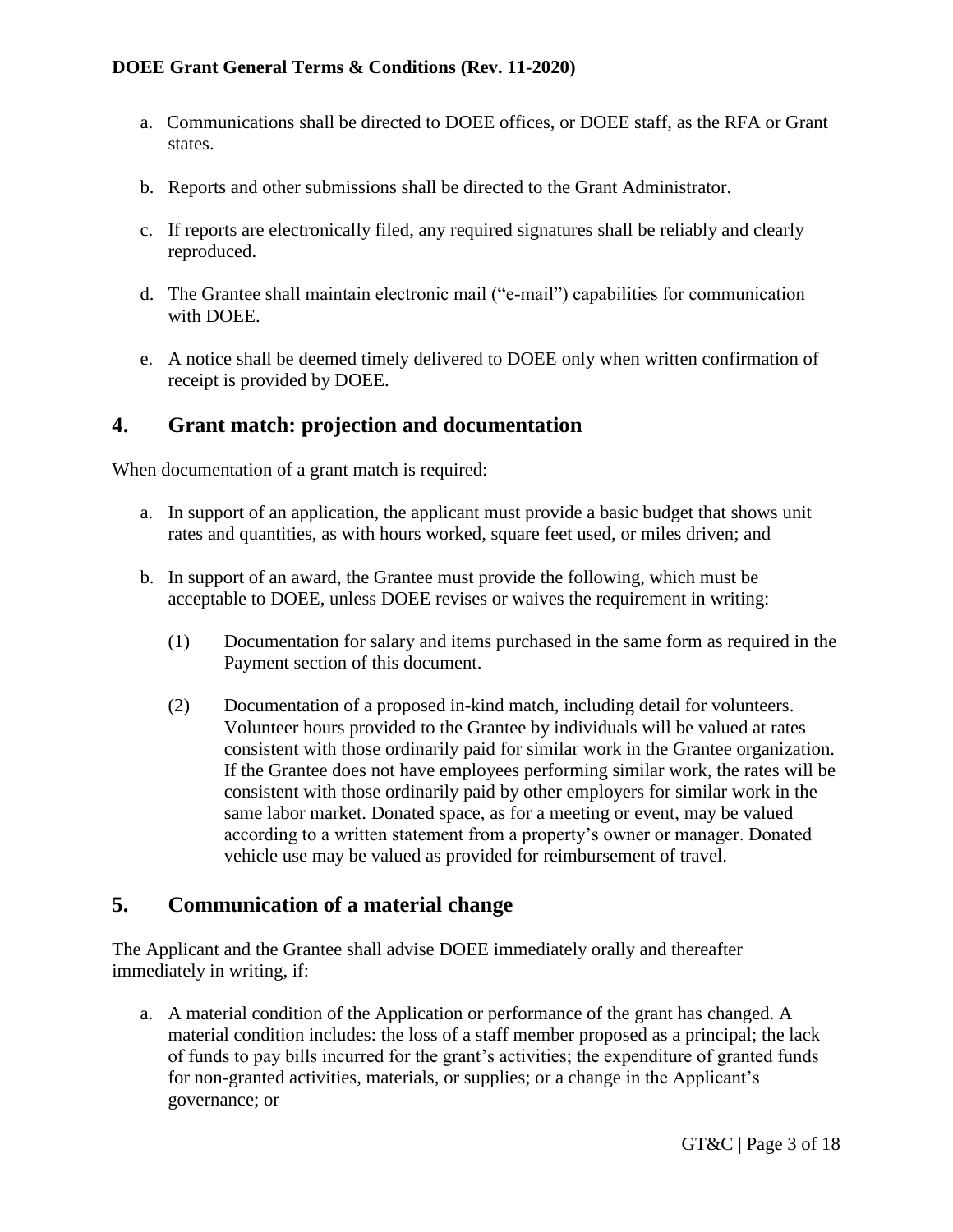b. The Grantee's insurance coverage has been reduced, or the Grantee has been notified of a cancellation in whole or in part of its insurance.

# <span id="page-3-0"></span>**6. Compliance as a continuing condition of eligibility**

The Applicant must continue to comply with these terms during the Grant period, if awarded a grant. If, as the Grantee, the Applicant fails to comply with the terms and conditions of this award, DOEE may suspend, terminate, take other corrective action (including, but not limited to, recovery of funds provided under the Grant), or initiate dispute resolution.

### <span id="page-3-1"></span>**7. Grant award contingent on available funding**

The Grant award and DOEE's distribution of funds pursuant to the Grant award are subject to the availability of funding from the sources identified in the RFA for the particular grant opportunity or project. DOEE's ability to provide funds is, and shall remain subject to, the provisions of:

- a. The Federal Anti-Deficiency Act, 31 U.S.C. §§ 1341, 1342, 1349, 1351;
- b. The District Anti-Deficiency Act, D.C. Official Code § 47- 355.01- 355.08; and
- c. Amendments to these statutes.

### <span id="page-3-2"></span>**8. Bonding Requirements**

A bond is not required of the Grantee unless DOEE states the requirement in writing.

If DOEE does require a bond, the Grantee, before accepting the grant, must secure the bond in an amount not less than the total amount of the funds awarded, against losses of money and other property:

- a. Caused by fraudulent or dishonest act, and
- b. Committed by an employee, board member, officer, partner, shareholder, trainee, or volunteer.

# <span id="page-3-3"></span>**9. Grant period**

The period of this Grant shall begin on the date on which DOEE notifies the Applicant of the complete execution and DOEE approval of the award of the Grant ("begin date"), typically given through a GAN. On and after the begin date, the RFA, the documents it incorporates, and the documents specified in Section 1 of this document apply to the Applicant as "Grantee."

The period of the Grant shall end on the date stated in the GAN, unless DOEE modifies the period in writing ("end date").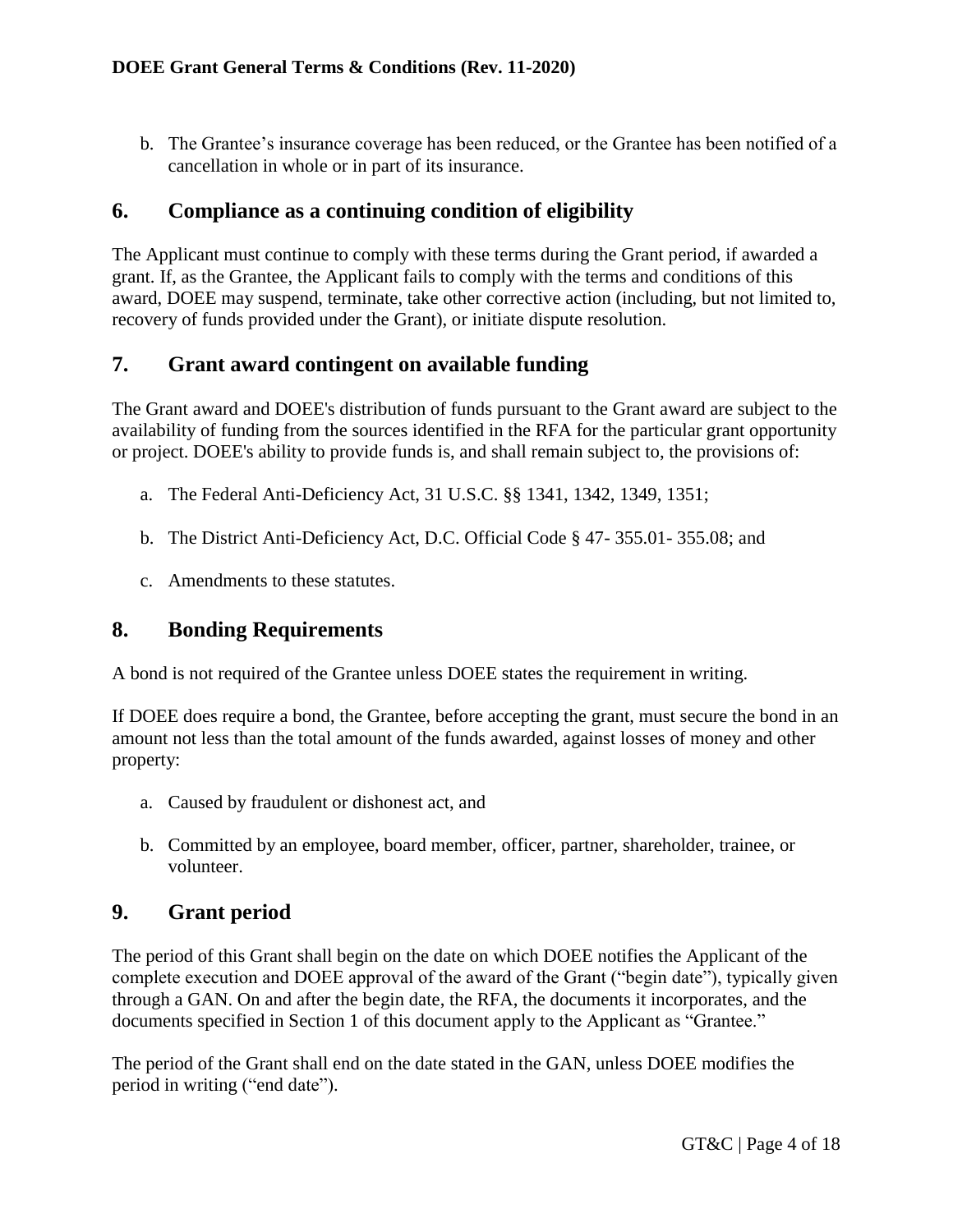### **10. Payment**

- <span id="page-4-0"></span>a. The Grantee will be reimbursed for work performed and expenses incurred.
- b. DOEE will not reimburse the Grantee for grant-related expenditures made before the begin date.
- c. The Grantee may submit invoices for grant-related reimbursement when it chooses, but not later than September 30 for expenses incurred in the prior 365 days. The Grantee must use the DC Vendor Portal at www.vendorportal.dc.gov to submit invoices. To register for use of the portal, the Grantee must have a business license issued by the District Department of Consumer and Regulatory affairs. The Grantee must inform the agency's point of contact any objections or limitations with the use of the portal prior to acceptance of the grant.
- d. The Grantee's submittal must include a signed invoice, on organization letterhead, with federal tax identification number and supporting documentation. The submittal to DOEE must include:
	- (1) For employee labor: For the relevant period, a payroll report, with information drawn from an official book or record, like a payroll register, official time sheet or time card/s, approved by a Grantee representative.
	- (2) For a contractor expenditure: Each expenditure must be supported by an invoice. In turn, each contractor invoice must rest on information drawn from an official book or record.
	- (3) For another expenditure: Each expenditure must be supported by an invoice or receipt.
- e. The Grantee must keep backup documentation to show:
	- (1) For Grantee:
		- (a) For labor: the official books and records information showing employee name, title, hours worked that are charged to the Grant, and pay rate for the period (typically a payroll register, official time sheet or time card/s);
		- (b) For non-labor: an invoice and receipt that identifies or describes the invoiced item, showing quantity, rate or price, and for a procured item, including a contractor and subgrantee invoice, proof of payment.
	- (2) For Grantee's contractor or subgrantee:
		- (a) For labor: the official books and records information showing employee name, title, hours worked that are charged to the Grant, and pay rate for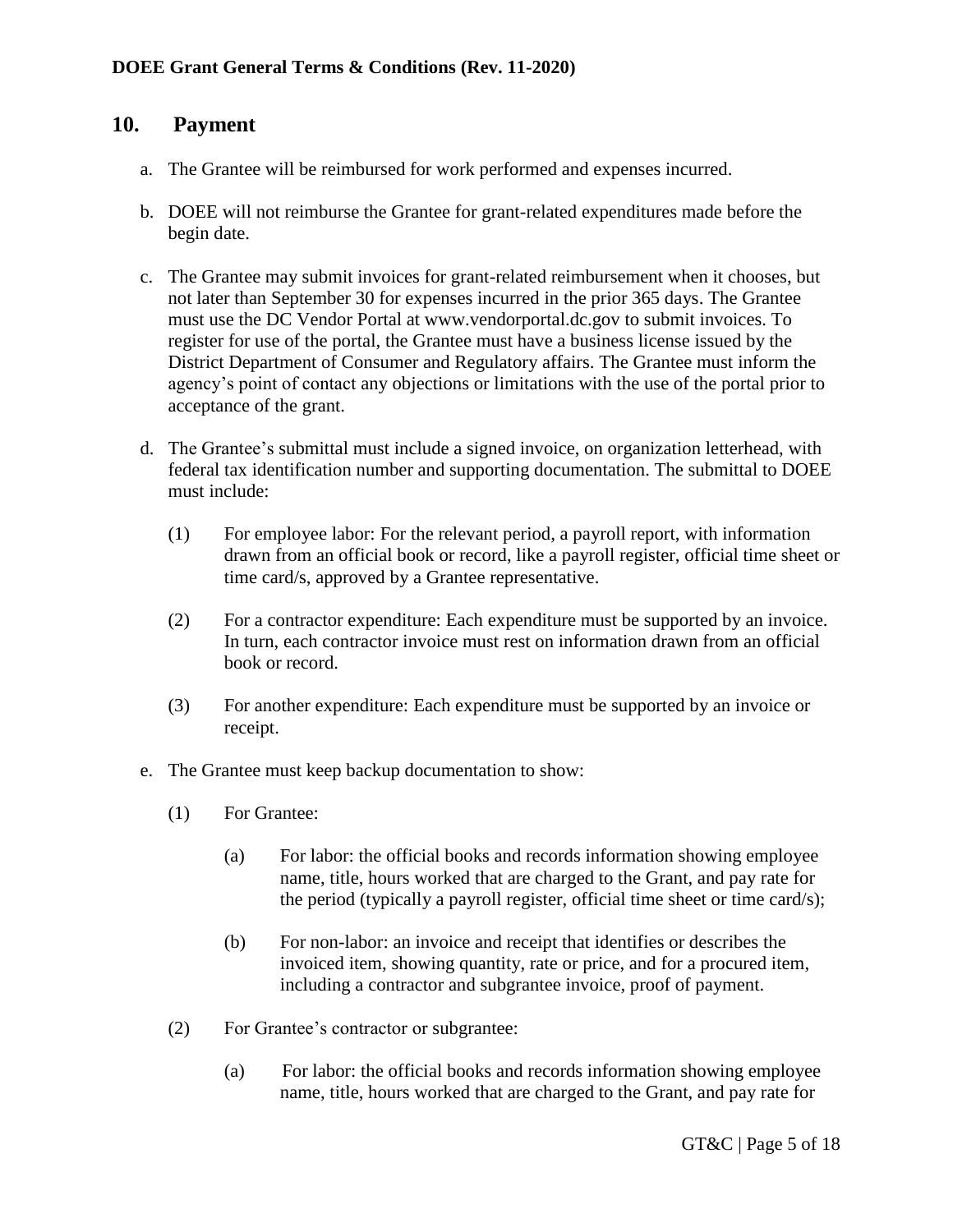the period (typically a payroll register, official time sheet, or time card/s); and

- (b) For a non-labor item: an invoice or receipt must identify or describe the invoiced item, showing quantity, rate or price, and for a procured item, proof of payment.
- f. In some circumstances DOEE may require documents supporting an accounting entry before releasing payment. Such information may include:
	- (1) General ledger screen shot or excerpt, showing paid bills or expenditures;
	- (2) Copy of a canceled check or a bank statement of an electronic transfer;
	- (3) Statement from contractor, subcontractor, or vendor that the bill has been paid; or
	- (4) Report of on-site inspection or audit.
- g. In limited circumstances, and at DOEE's sole discretion according to its policy, DOEE may provide a portion of grant funds for the Grantee's start-up costs, as an advance.
	- (1) The Grantee must have requested such funding in its proposal responding to the RFA.
	- (2) Advance payments shall not exceed the lesser of 25% of the grant award or \$100,000. An exceptional case that may justify a greater amount, such as for the purchase of equipment, requires the written approval of the Department's Director. The advance funds shall be spent by the Grantee within the DC Government fiscal year during which the advance is made. The Grantee must submit to DOEE documentation showing evidence of the expenditures using the advance.
- h. DOEE will withhold from the final reimbursement payment either an amount equal to the amount advanced or an amount up to ten percent (10%) of the grant award, whichever is higher, until all grant-funded activities have been completed. Such activities include the Grantee's submission of the final report.
- i. The sum of all monies paid to the Grantee pursuant to the grant award shall not exceed the total amount stated for the Grant.
- j. Notwithstanding the above, DOEE may withhold payment if DOEE determines that the Grantee has failed to comply with terms of the Grant.

#### <span id="page-5-0"></span>**11. Unethical conduct**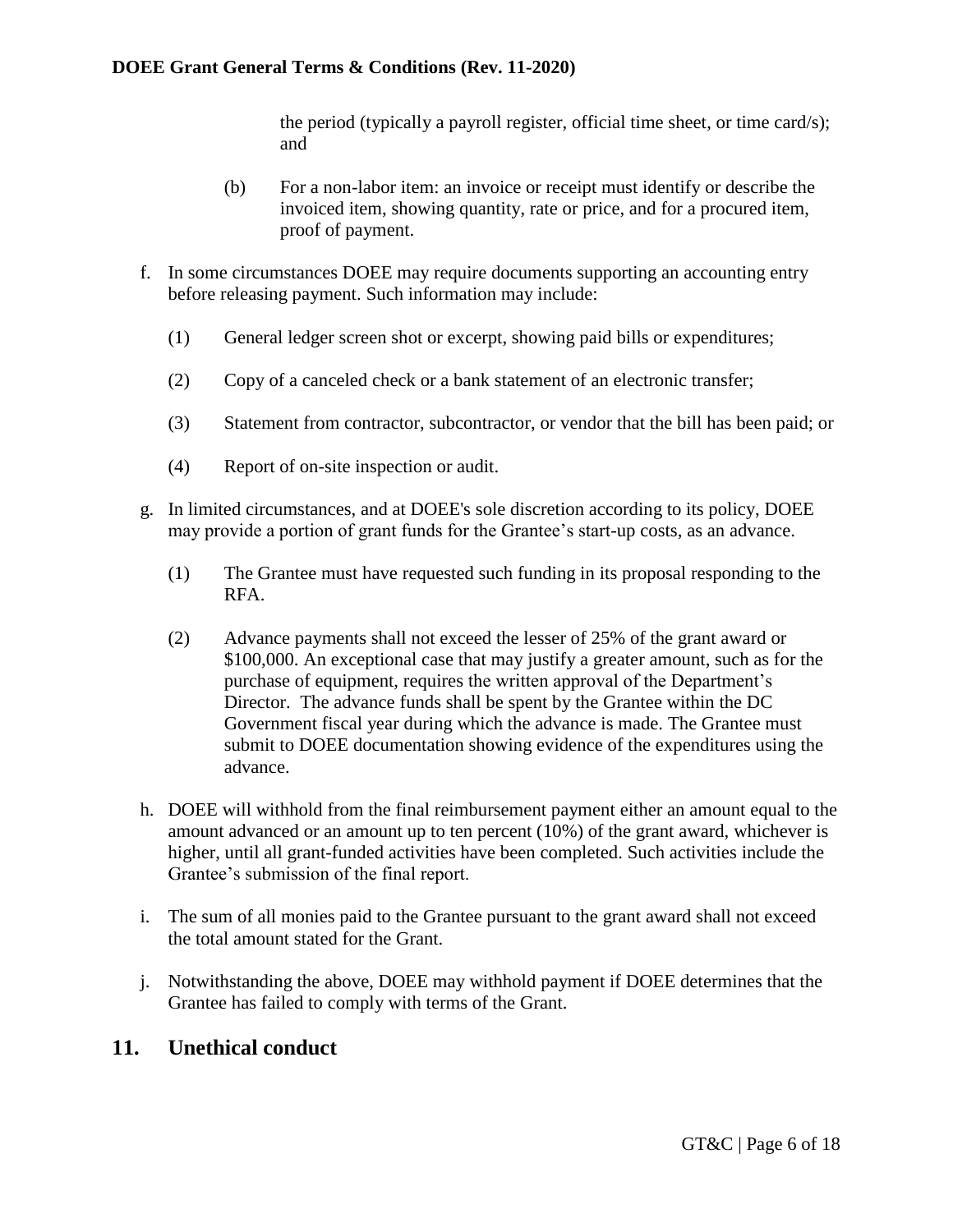- a. The Applicant/Grantee shall avoid unethical conduct with respect to securing and administering granted funds, with ethical conduct to be measured generally against the provisions of the District Ethics Manual (most recent edition as of the time the grant is awarded), found at [https://bega.dc.gov,](https://bega.dc.gov/) under the heading for documents.
- b. In particular, the Grantee shall avoid:
	- (1) Apparent and actual conflicts of interest;
	- (2) Contributing to a violation of the District's restrictions on gifts to District personnel; and
	- (3) Contributing to a violation of the two-year ban on District personnel taking certain actions regarding a "particular matter" described in the District Ethics Manual.
- c. No Applicant/Grantee shall employ or retain a person or selling agency to solicit or secure the Grant, a payment under it, or an amendment, upon an agreement or understanding for a commission, percentage, brokerage, or contingent fee. Except, an applicant or grantee may condition its compensation for a bona fide employee on grantrelated job performance and may retain an attorney for compensation permitted by the District's Rules of Professional Conduct.
- d. Except as may be allowed under the District Ethics Manual for items that are unsolicited and of nominal value, with respect to grant funds, the Grantee and Grantee's employees, officers, or agents shall not solicit or accept a gift, gratuity, favor, or anything of monetary value, from: a contractor, subcontractor, vendor, party to a related agreement, or a beneficiary of the Grant.
- e. If the Grantee is a natural person, he or she shall not participate in the selection, award, or administration of funds from the Grant if that would create a real or apparent conflict of interest. This prohibition also applies to a Grantee's employee, officer, or agent. An example of a conflict would be when the Grantee decides to employ, or buy from, a person or entity in which he or she, or a member of his or her immediate family, including a domestic partner, has an employment or financial interest.

### <span id="page-6-0"></span>**12. Grant purchases, including equipment, exceeding \$5,000 per unit cost**

- a. The Grantee shall not purchase with grant funds equipment or supplies exceeding \$5,000 per unit cost ("Big Grant Purchase") without DOEE's written agreement.
- b. For each Big Grant Purchase, the Grantee shall give advance written notice to DOEE to allow DOEE to approve or disallow the purchase.
- c. Identification of a Big Grant Purchase in a DOEE-approved proposal constitutes approval of the Big Grant Purchase. If a Big Grant Purchase is not identified in a DOEE-approved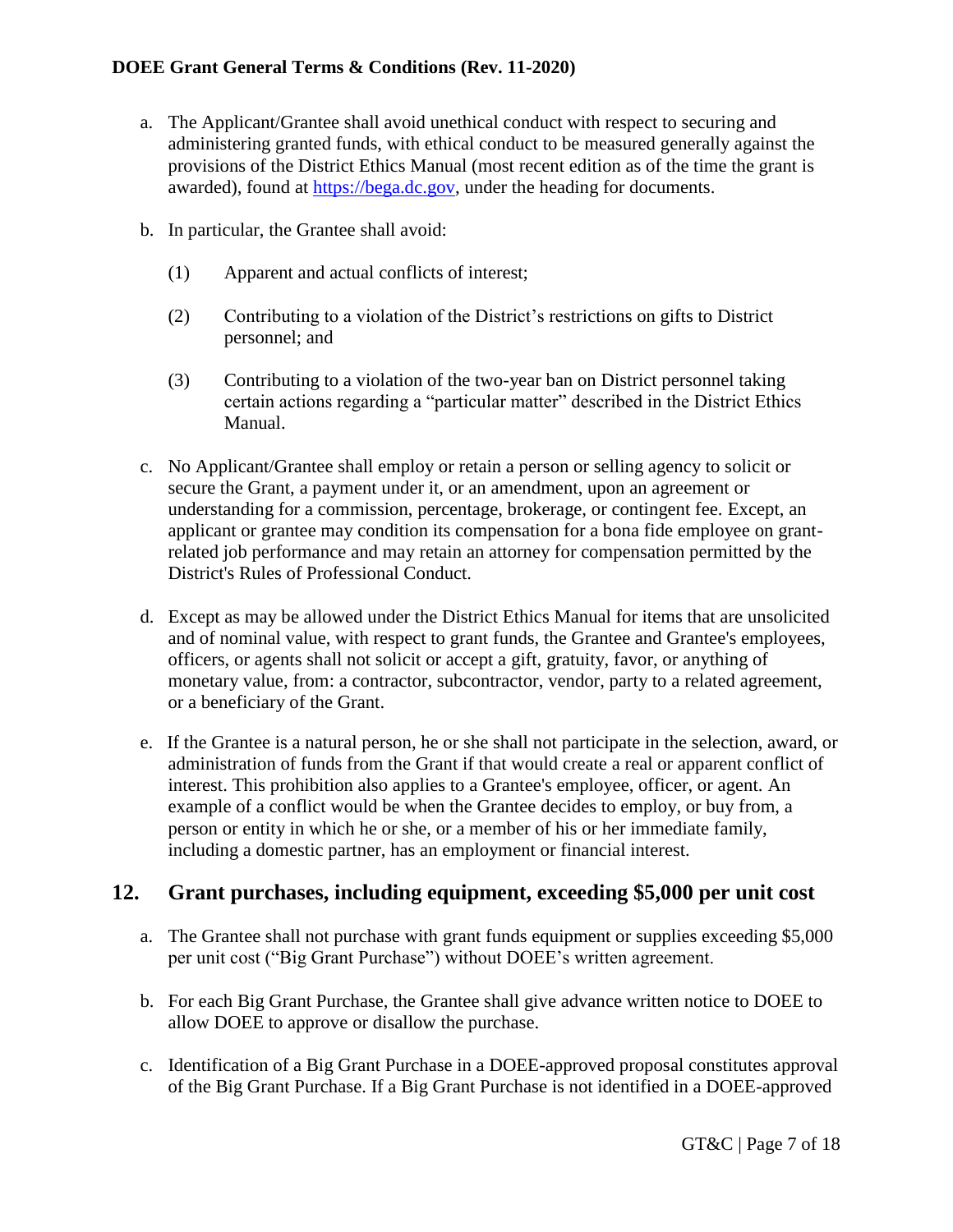proposal, advance notice shall be given four (4) weeks in advance of the commitment to purchase. DOEE may waive this time period in writing, for good cause.

- d. For all Big Grant Purchases, the Grantee shall maintain an inventory record ("Big Grant Purchase Inventory") showing:
	- (1) Purchase price;
	- (2) Grant number;
	- (3) Name of item;
	- (4) Manufacturer's name;
	- (5) Serial number (if applicable);
	- (6) Acquisition history (purchase order, invoice, packing slip);
	- (7) Guarantee or warranty lapse date;
	- (8) Storage location;
	- (9) Unit price; and
	- (10) Additional costs, if any, for transportation, installation, and taxes, each as a separate item.
- e. The Big Grant Purchase Inventory shall be updated annually, or at the grant end date, whichever occurs first.
- f. DOEE may inspect and reclaim all or part of the inventoried equipment within 12 weeks of the grant end date.
- g. Warranties for Big Grant Purchases are governed by the provisions for purchases of materials and labor with an aggregate value of over \$5,000 as set forth in the Contracts, subcontracts, or subgrants section of this document.

### <span id="page-7-0"></span>**13. Modifications of the grant, including extensions and increases**

The terms and conditions of the grant may be modified only upon DOEE's prior written approval. The modification shall take the form of an amendment to the GAN.

a. Through an amendment, DOEE may increase or reduce the grant amount, change scope, and/or extend or reduce the grant period.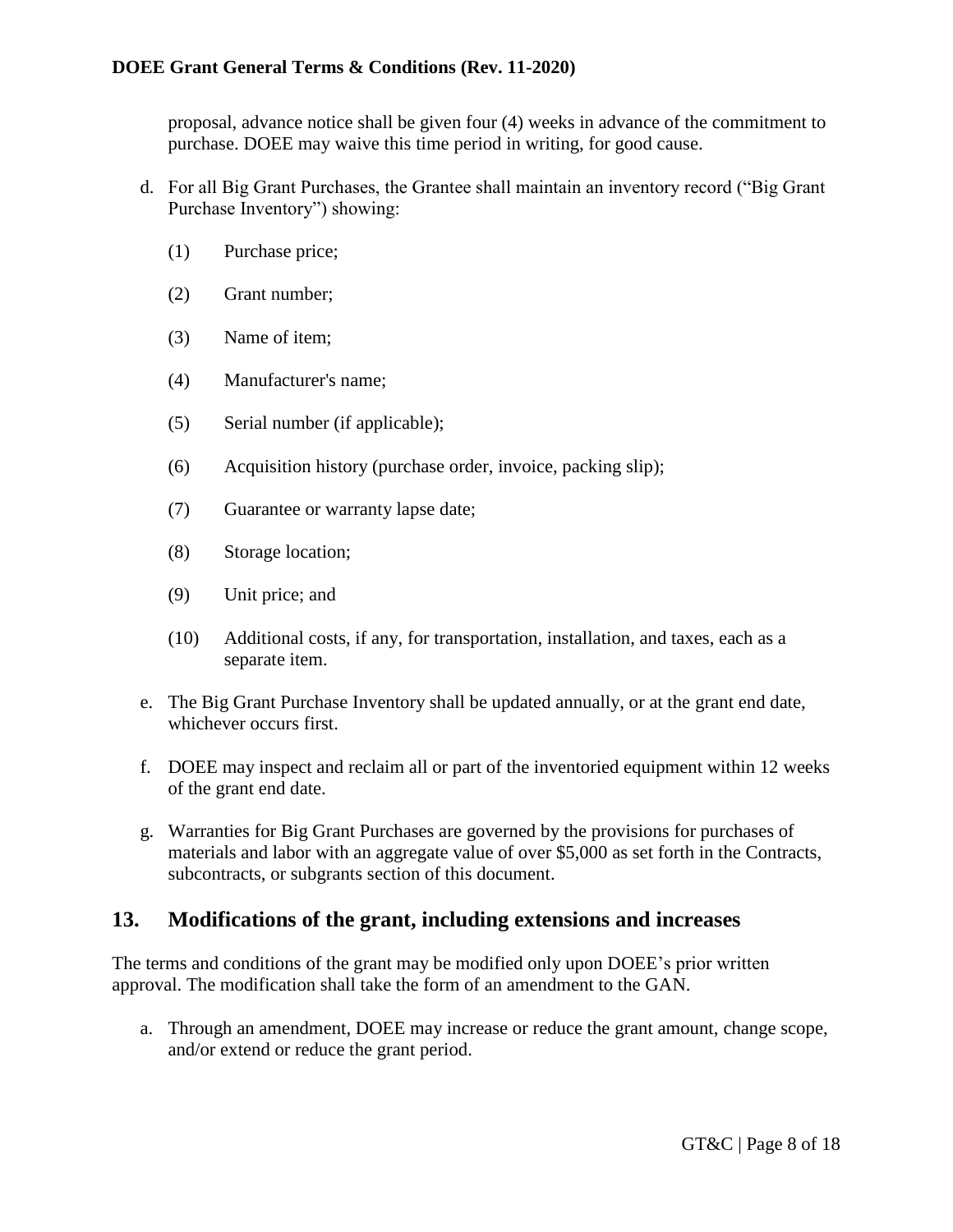b. If DOEE notifies the Grantee that a funding increase or an extension of the grant period is available, the Grantee must apply for the increase or extension in writing according to the terms of the DOEE notification. Typically, DOEE requires an application to extend a grant period eight (8) weeks in advance of the grant's then-current end date. The application must justify the amendment, and include a description of proposed changes to scope, performance schedule, description of proposed outcomes, and budget.

# <span id="page-8-0"></span>**14. Contracts, subcontracts, or subgrants**

- a. Nothing in the GAN shall be construed to create a contractual relationship between DOEE and Grantee's contractor, subcontractor, subgrantee, or vendor.
- b. Any Grant-related work and/or activity that is contracted, subcontracted, or subgranted is subject to applicable District law and DOEE's review and approval. The Grantee shall give DOEE advance notice of contracts, subcontracts, and subgrants enough time to allow DOEE to determine whether its approval is needed, and, if so, whether approval must come before the Grantee's execution of the contract, subcontract, or subgrant.
- c. The Grantee's contract, subcontract, or subgrant shall specify that the contractor, subcontractor, or subgrantee, and its contractors, subcontractors, or subgrantees, shall be subject to the conditions and prohibitions of the GAN.
- d. Warranties for labor and materials shall be obtained for purchases of materials and labor having an aggregate value of over \$5,000. These warranties shall be for at least two (2) years. DOEE may waive this requirement in writing for demonstration or research grants.
- e. If the Grantee, its contractors, subcontractors, or subgrantees disturbs work guaranteed under another District contract or grant, the Grantee shall be responsible to restore the disturbed work to a condition comparable to its original condition and warranty such restored work, or alternatively to pay the District for the damage.
- f. No Grantee shall use grant funds to procure services or materials from a vendor, contractor, or subcontractor that is suspended or debarred by the District or the federal government.

### <span id="page-8-1"></span>**15. Establishing and managing subawards**

If the Grant authorizes or provides for subawards, the Grantee, as a pass-through entity, must:

- a. Be responsible for selecting subawardees and, as appropriate, conducting subaward competitions.
- b. Ensure that all subaward agreements are in writing and address all elements for subaward agreements identified in the RFA and GAN.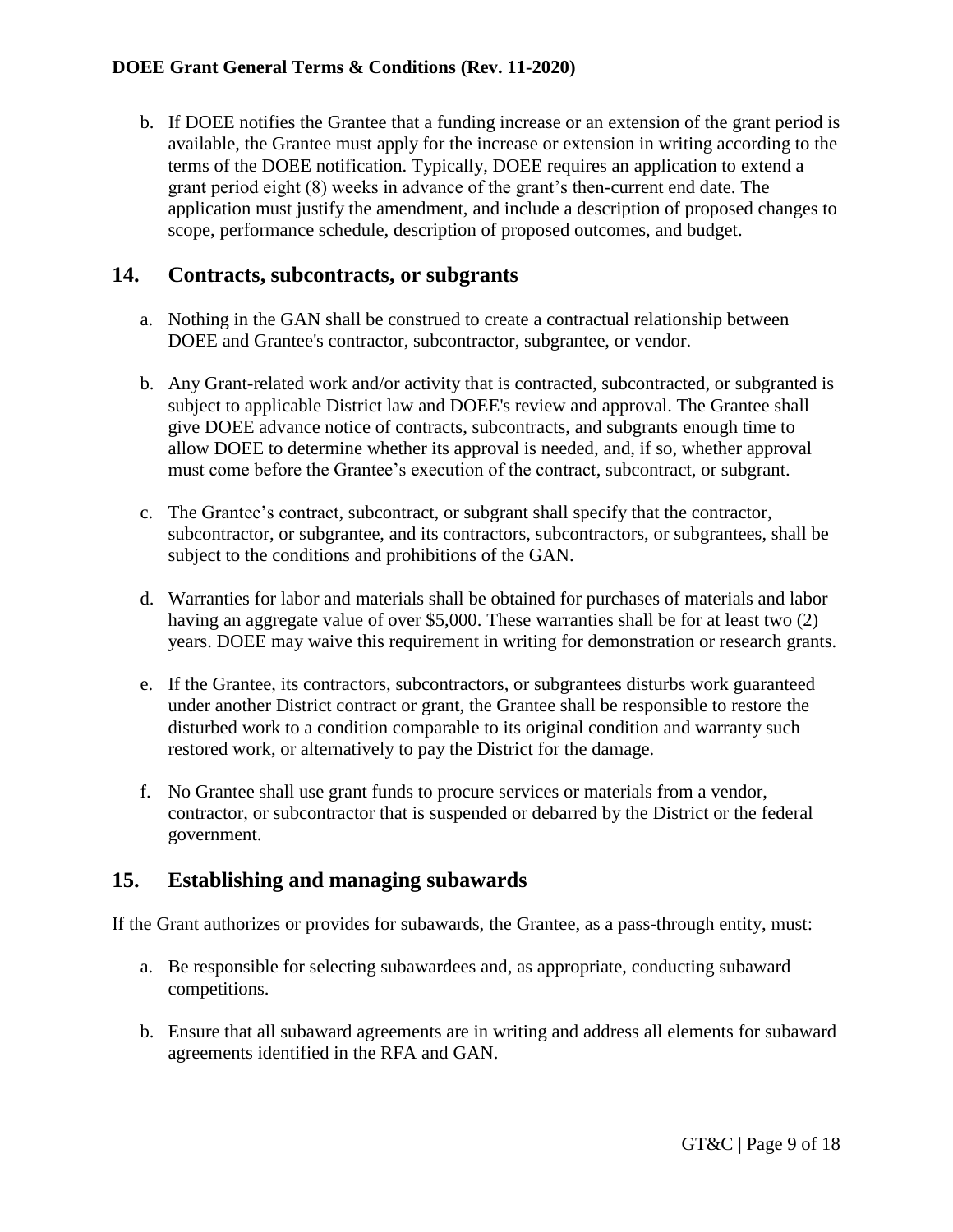- c. Ensure that the subawardees are aware that they are subject to all applicable terms, conditions, and requirements of the RFA, GAN, and appendices.
- d. Establish and follow a system for monitoring subawardee performance that includes elements required by the RFA, GAN, and appendices and report the results of the monitoring in required performance reports.
- e. Establish and maintain an accounting system that ensures compliance with the maximum funding limitation established in the GAN and with the requirements for payment of costs under the Grant. This includes establishment of written procedures for determining that subaward costs are allowable under the GAN, and may provide for determinations on a pre-award basis, through ongoing monitoring of costs that subgrantees incur, or a combination of both approaches, provided the Grantee documents its determinations.

# <span id="page-9-0"></span>**16. Entry onto a project site**

The Grantee shall provide the District with access to the project site(s) and to books and records for the funded project. The Grantee also shall secure from the relevant property owner permission in writing for DOEE or its designee to access a project site/s at reasonable times to inspect the work performed by the Grantee, its contractor, subcontractor, subgrantee, or vendor. The Grantee shall obtain the written consent in advance of performing the work.

# **17. Facilities controlled by the Grantee**

- <span id="page-9-1"></span>a. If a facility controlled by the Grantee is used during the performance of projects under the grant, it shall meet all applicable federal, state, and local regulations for the intended use. Such a facility includes an office, training room, storage yard, or staging area.
- b. With respect to such a facility, the Grantee shall identify an emergency site facility to finish the activities of the Grant if the primary facility becomes unavailable for use due to a catastrophic event.
- c. Each facility controlled by the Grantee that is used for activities under the Grant shall be accessible to mobility-limited persons consistent with the Rehabilitation Act of 1973, as amended, 29 U.S.C. § 701 *et seq*., and the Americans with Disabilities Act, 42 U.S.C. § 12101 *et seq*. This means that if a facility is not required to be modified under either Act, the Grantee need not modify it, but DOEE will require the Grantee to explain how it will seek to accommodate mobility-limited persons.

# <span id="page-9-2"></span>**18. Safe work environment**

The Grantee, and its contractors, subcontractors, or subgrantees, shall provide a safe work environment for work on DOEE-funded projects. The Grantee shall provide a procedure for reporting unsafe working conditions and addressing reports made. If the Grantee, contractor, subcontractor, or subgrantee receives an allegation of an unsafe working condition or practice or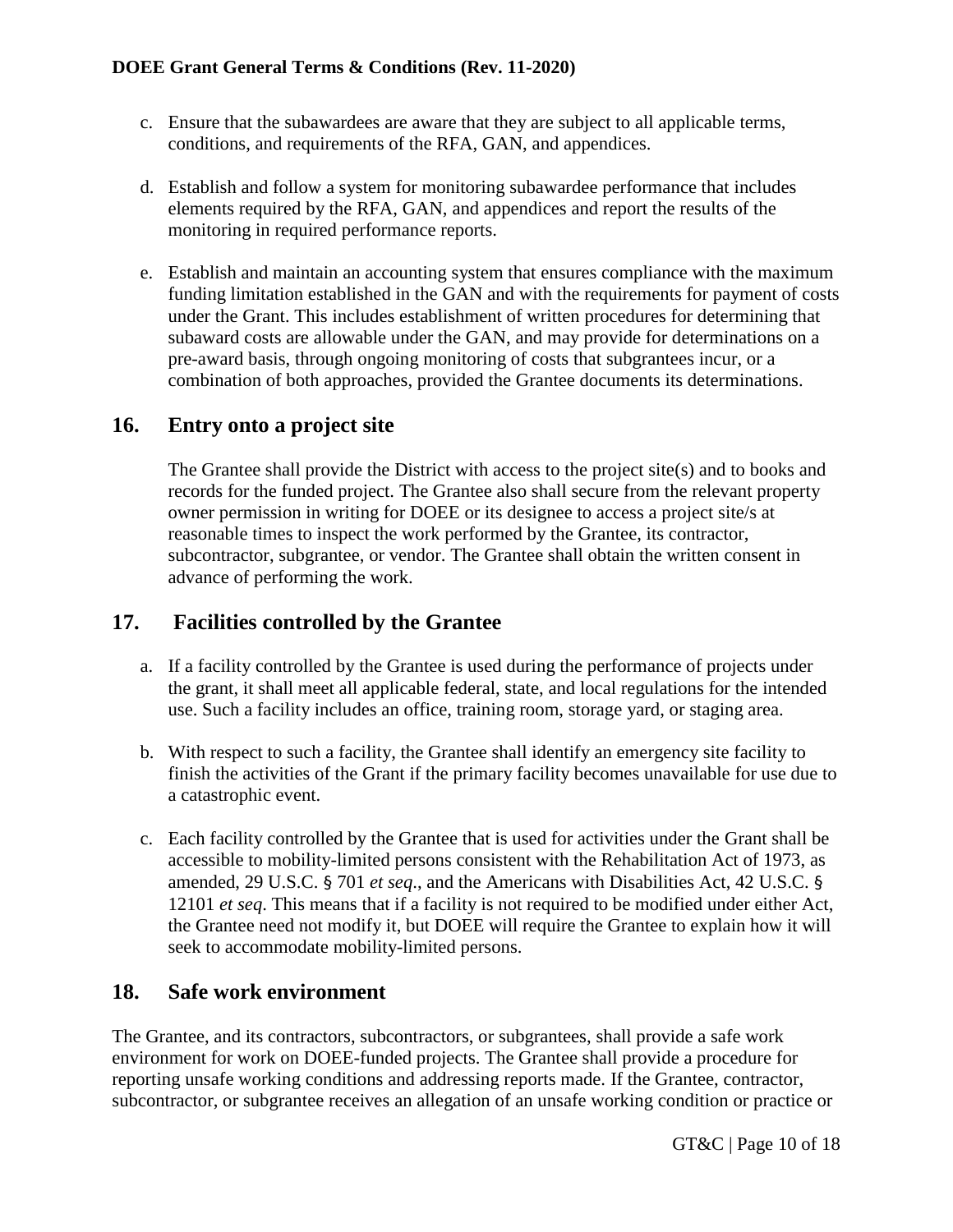has a safety incident, the pertinent party shall investigate the reported unsafe condition or practice and take appropriate action to address the situation in a timely manner. The incident and response shall be described in the Grantee's next grant report.

# <span id="page-10-0"></span>**19. Unusual incident reporting**

The Grantee shall report each unusual incident involving or affecting performance of the Grant to the Grant Administrator within twenty-four (24) hours of the incident or of the Grantee's learning of the incident. The initial report may be oral or in writing (typically by e-mail). The Grantee shall, within five (5) days of the incident, communicate in writing to the Grant Administrator a full description of the incident and any response(s) taken or to be taken in response to the incident.

An unusual incident is an event or occurrence significantly different from routine or established procedure that affects or may affect performance of the Grant. Examples include, but are not limited to, an injury, a traffic accident, a theft, or the firing or resignation of a principal staff member or contractor identified in the Application.

# <span id="page-10-1"></span>**20. Termination**

The Grant, and the offer of the Grant, shall be subject to DOEE's termination:

- a. At any time, in whole or in part, for the convenience of the Government should DOEE determine that such termination is in the best interest of the public or the Government;
- b. Immediately for:
	- (1) Lack of funding;
	- (2) Failure of the Grantee to follow District or applicable federal law, including statutes, rules and regulations;
	- (3) Failure of the Grantee to carry out DOEE's ordered grant remediation plan;
	- (4) An ethics violation involving the grant, pursuant to the ethical standards in the most recent version of the District Ethics Manual, published by the District's Board of Ethics and Government Accountability (bega.dc.gov), as of the date that the GAN was sent;
	- (5) Cessation of insurance coverage without replacement of similar coverage; or
	- (6) Fraud, waste or abuse.
- c. After the Grantee has acknowledged or otherwise signified receipt of the Grant, fourteen (14) calendar days after the Grantee receives from DOEE written notice of termination due to: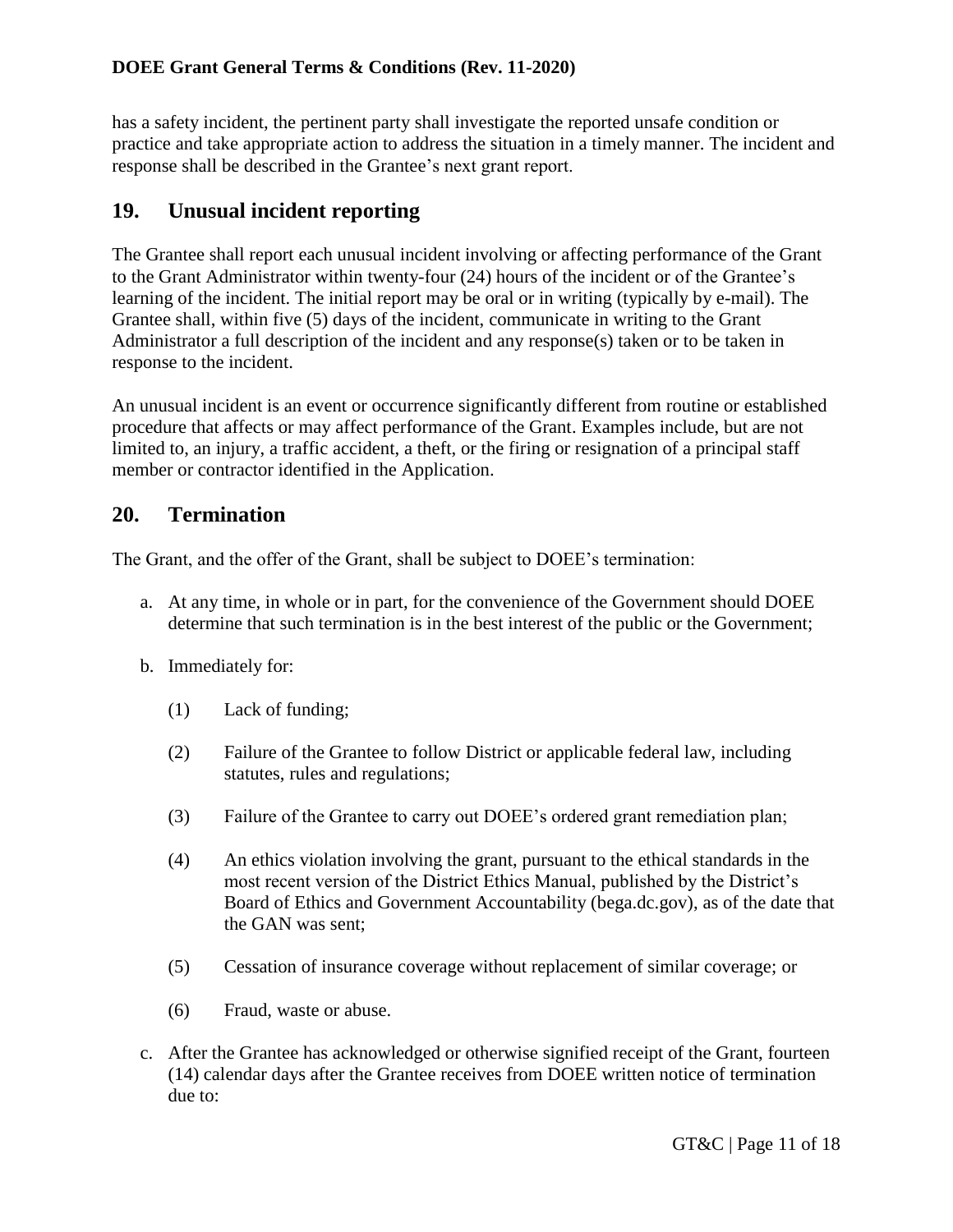- (1) *Force majeure*, as defined and described below; or
- (2) Cause, as defined and described below.

#### <span id="page-11-0"></span>**21. Termination for** *force majeure* **or cause**

- a. For *force majeure* DOEE may terminate the grant and the Grantee may seek certain reimbursement, as described in this section.
- b. For cause DOEE may terminate the grant, but the Grantee may not receive the reimbursement allowed for termination on the basis of *force majeure*.
- c. Cause and *force majeure* defined:
	- (1) Cause is a basis for DOEE's termination of the grant, when DOEE determines that the Grantee has:
		- (a) Failed to achieve the intended outputs within the time frame that has been approved;
		- (b) Performed incompetently, recklessly, or unlawfully.
	- (2) *Force majeure* is a condition or occurrence which provides a valid excuse to failure to perform within the time frame of the grant, an unexpected and disruptive event which DOEE determines could not have reasonably been anticipated or controlled, and includes:
		- (a) Timely applying for a government permit or approval but not timely receiving same from the government agency;
		- (b) A change in applicable law;
		- (c) An unforeseen weather event;
		- (d) Organized labor strike or slowdown; and
		- (e) Refusal of a necessary third party to approve, agree, or participate, following the Grantee's reasonable attempts to secure same.
- d. The Grantee may not invoke *force majeure* as an excuse for poor planning, failure to accommodate foreseeable delays by suppliers, or the Grantee's failure to manage its own resources.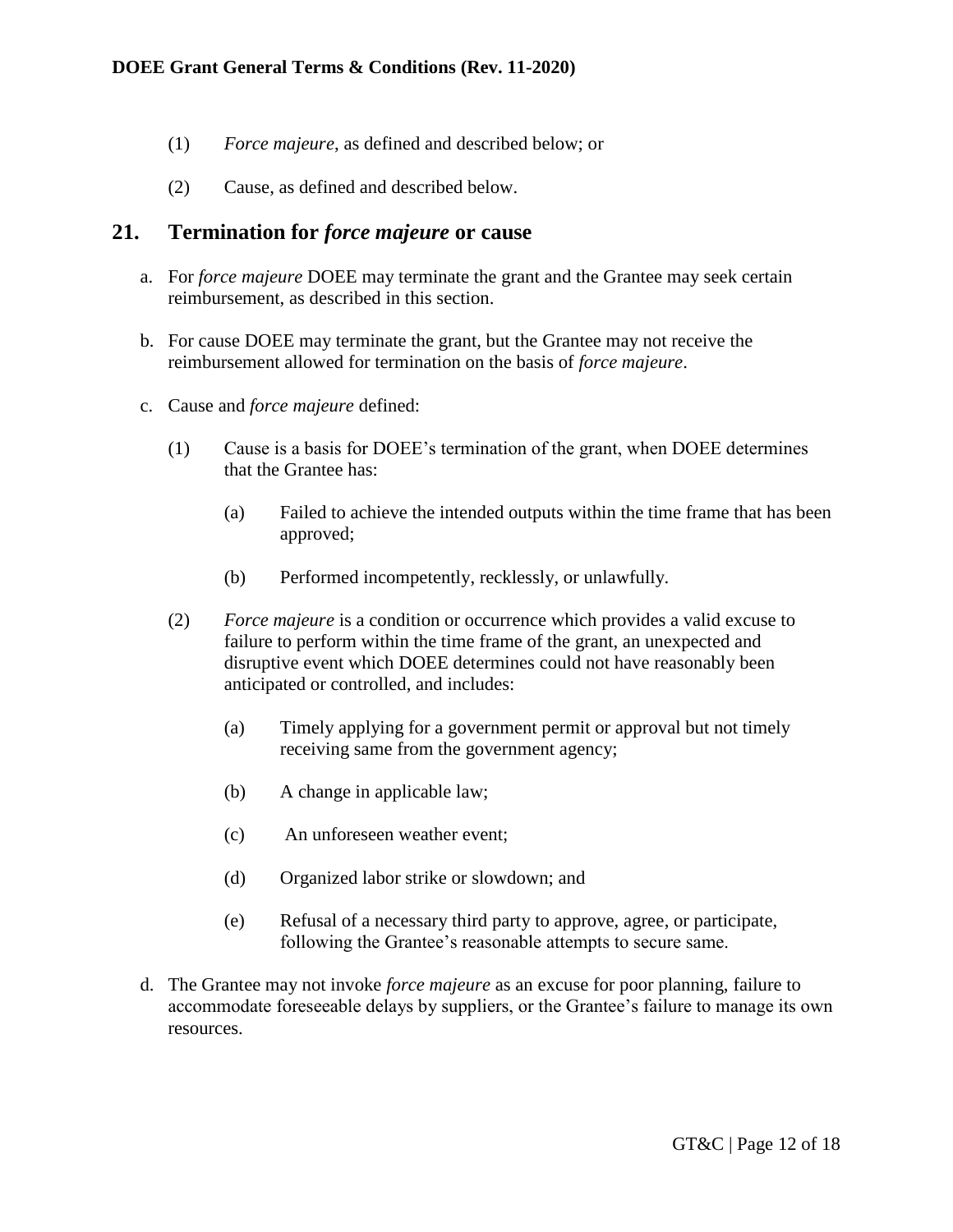e. For *force majeure,* the Grantee may seek reimbursement for otherwise-reimbursable expenditures incurred up to the date of termination, as well as reasonable costs incurred for demobilization.

# <span id="page-12-0"></span>**22. Unspent funds**

Funds provided under this Grant, but not spent to fulfill the terms of the Grant, shall be returned immediately to DOEE upon completion of all work required under the Grant, termination of the Grant, or the Grant end date, whichever is earliest.

# <span id="page-12-1"></span>**23. Grant fiscal performance review and remediation plan**

- a. After eight (8) weeks of the Grantee's grant performance, DOEE may perform a complete grant fiscal compliance review to determine patterns and rates of expenditures.
- b. If DOEE identifies deficiencies, DOEE may require that the Grantee undertake a grant remediation plan to improve and correct fiscal problems. Grant remediation may include:
	- (1) Repayment of Grant funds;
	- (2) Reduction in the Grant award; and
	- (3) Reallocation of Grant funds.

### <span id="page-12-2"></span>**24. Accounting and audits**

- a. The Grantee shall maintain an accounting system that:
	- (1) Conforms to generally accepted accounting principles;
	- (2) Permits an audit of all income received and expenditures disbursed by the Grantee during performance of the activities approved for the Grant; and
	- (3) Allows for the identification and review of documents supporting an accounting entry.
- b. The Grantee shall assist, and shall require that its contractors, subcontractors, and subgrantees assist, in the inspection and provision of financial records relevant to the Grant, including financial statements and tax returns. The Grantee shall seek such assistance from each vendor of a Big Grant Purchase.
- c. At any time before final payment on this Grant, or the end of the District fiscal year in which the Grant ends, whichever is later, and for three (3) years thereafter, the District shall have the right to audit the Grantee, its contractors, subcontractors, or subgrantees. The District may, during this period, seek to audit vendors of Big Grant Purchases. If federal funds have been granted or subgranted, a federal agency may undertake such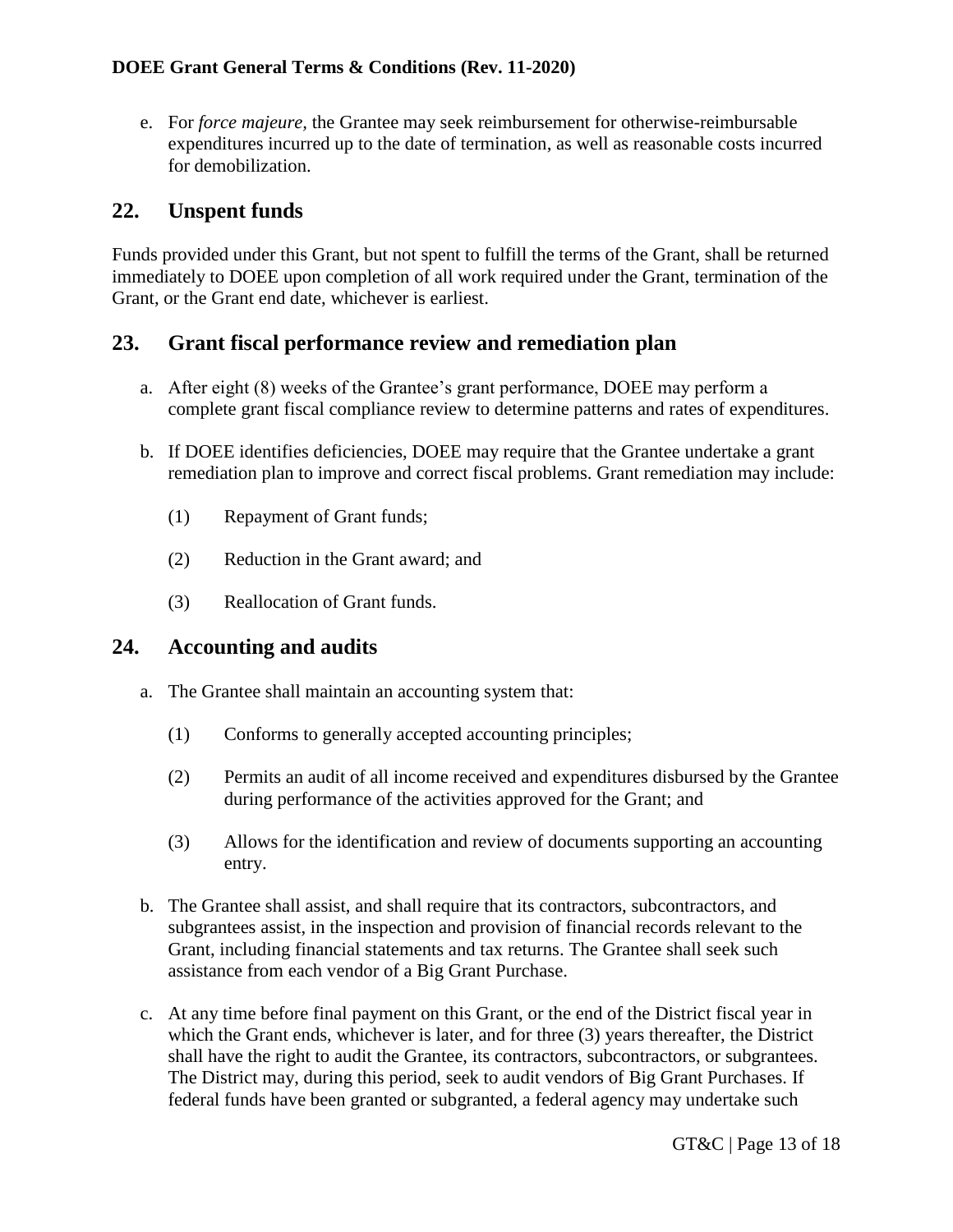audits. The Grantee shall assist the District in obtaining the cooperation of its contractors, subcontractors, subgrantees, and vendors in such audits.

If federal funds have been included in the DDOE Grant to the Grantee, and the Grantee spends over the following amounts of federal funds, from all sources, the Grantee shall obtain an independent audit of program expenditures in accordance with federal rules:

- (1) If the Grantee's fiscal year that started after 12/26/14, for an aggregate of federal funds spent of \$750,000 or more (including this Grant) in its own fiscal year, the Grantee shall obtain an independent audit of program expenditures in accordance with 2 CFR Part 200, Subpart F.
- (2) In any event, the Grantee of federal funds shall comply with all applicable federal regulations contained in 2 CFR Part 200.
- (3) A copy of the audit findings and the audit report shall be submitted to the Grant Administrator no later than thirty (30) days from the issuance of the audit findings.
- d. If a federal agency undertakes an audit of the Grantee in connection with the Grant, the Grantee shall make available to DOEE all information that the audit requires, including information from its contractors, subcontractors, subgrantees, and, as practicable, vendors.
- e. The Grantee shall, upon DOEE request, repay to DOEE a reimbursed expenditure that DOEE has disallowed after an audit.

# <span id="page-13-0"></span>**25. Document retention for three years**

- a. For three (3) years after the final DOEE payment of the Grant, or the end of the District fiscal year in which the Grant ends, whichever is later, the Grantee must maintain complete documentation of the Grant activities, including financial records and other documents supporting accounting entries. Upon DOEE's request, the Grantee must be able to produce for review the documentation, including for DOEE audit or, if applicable, federal audit.
- b. The Grantee must produce these materials for review, permit review of them, and respond promptly to questions regarding them, upon DOEE's or an auditor's request.
- c. If a claim, litigation, or audit is filed or commenced before the expiration of the threeyear period, the documentation retention period shall be tolled, and documentation must be preserved until the claim, litigation, or audit has been finally resolved.
- d. The Grantee shall secure the agreement to the provisions of this section in writing from a person that this appendix subjects to an audit requirement.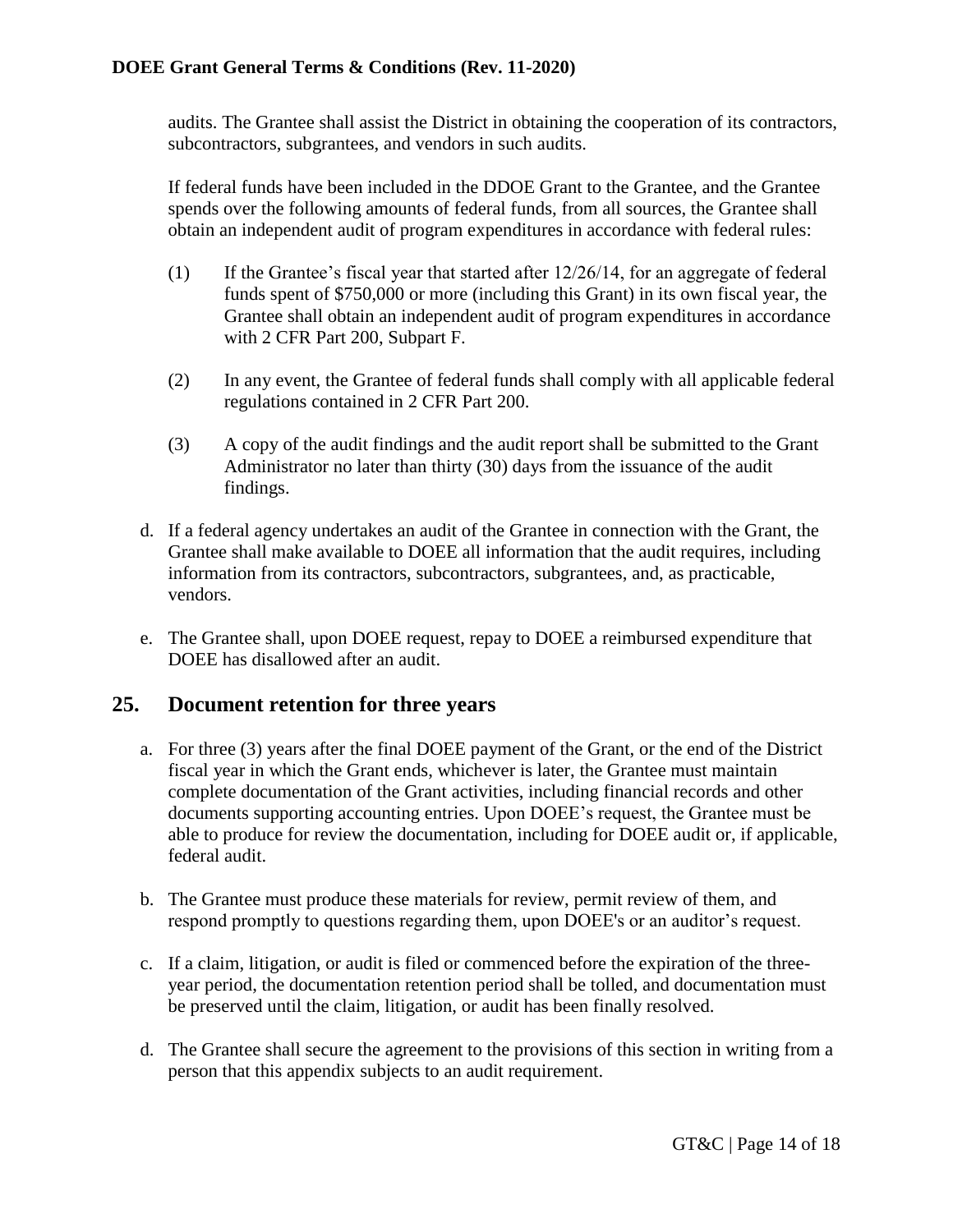# <span id="page-14-0"></span>**26. Attribution of funding**

- a. When communicating in writing (including in signage, on garments, and electronically) about the activity or project which the Grant funds, the Grantee must identify publicly the support of DOEE. The Grantee shall include a DOEE logo, which DOEE will provide.
- b. The Grantee shall follow DOEE Sign Design Guidelines and Publication Design Guidelines.
- c. If federal or other funds have been subgranted, and if DOEE requests, the Grantee must similarly acknowledge the funds' source.

### <span id="page-14-1"></span>**27. Rights in data and other information**

- a. DOEE retains ownership of all information produced pursuant to this Grant, including data regarding persons surveyed, interviewed, and/or counted, and any information regarding to whom services or things were provided.
- b. To ensure the protection of persons' confidentiality and compliance with District law and policies regarding confidentiality, the Grantee may not publish scientific or technical articles based on these data and/or information without DOEE's prior written consent.
- c. DOEE is, for federal funding, subject to certain information restrictions, and may require that the Grantee give notice to, and request a decision from, the federal funder.
- d. DOEE will not unreasonably withhold consent to a request by the Grantee for a nonexclusive license to use aggregated, non-confidential data, including for publication in professional and scientific journals and at professional meetings.
- e. The documents for this Grant are public documents and may be disclosed under the District's Freedom of Information Act, D.C. Official Code §§ 2-531-40. DOEE shall have the right to disclose to a third party the identity of a person providing a service or good under this Grant and the terms of insurance obtained pursuant to this Grant.
- f. The Grant may involve activities in which confidential information is provided to the Grantee. DOEE may also advise the Grantee in writing as to the content and nature of confidential information. When the Grantee uses or has access to confidential information, it shall treat the information as follows:
	- (1) The Grantee shall use confidential information only to the extent required to accomplish the purposes of this Grant.
	- (2) The Grantee shall not disclose confidential information to others without the express written permission of DOEE. Exception: The Grantee may disclose confidential information to its contractors or subgrantees who have agreed in writing to be bound by the disclosure limitations in this section.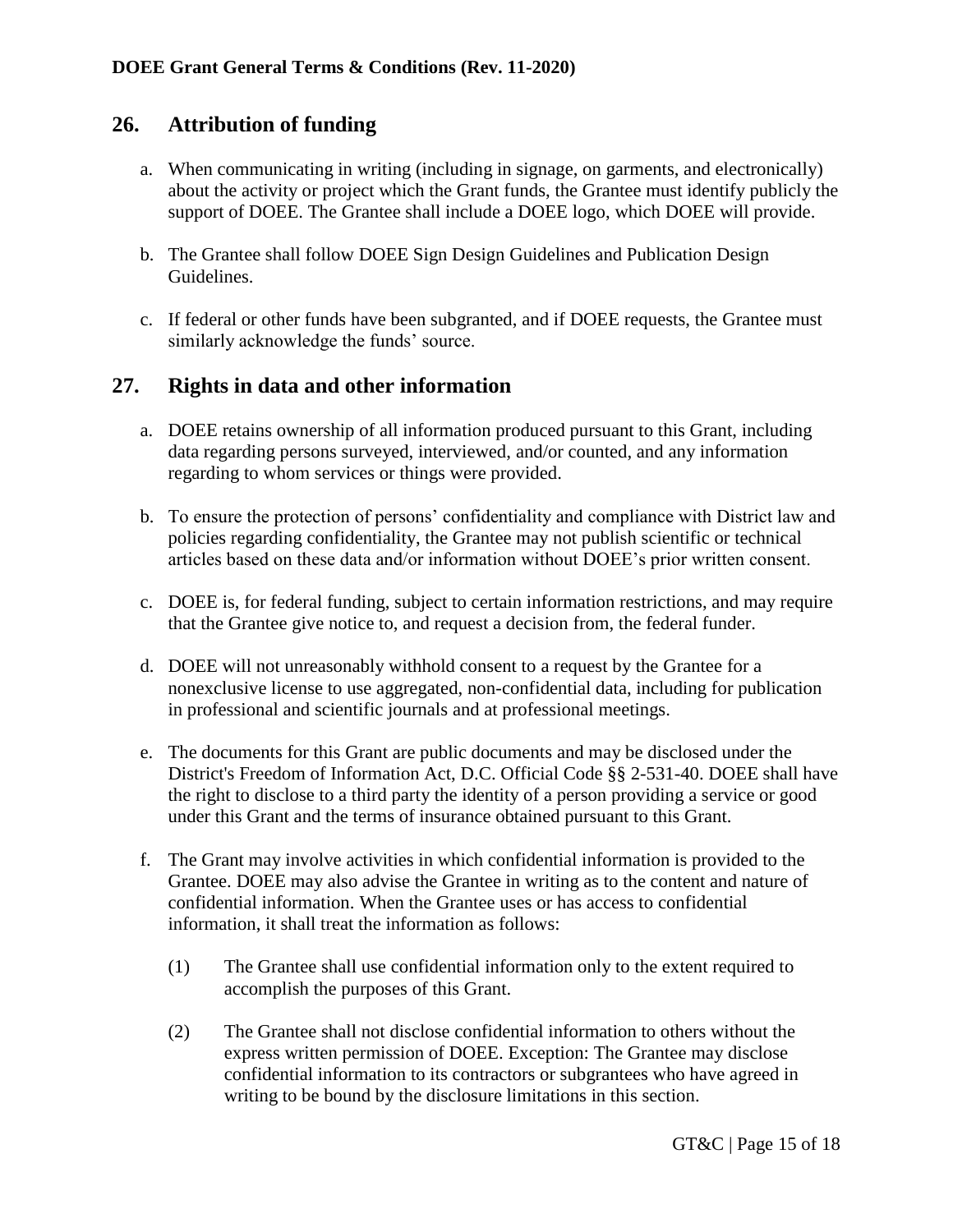- (3) To be considered confidential information subject to the disclosure limitations in this section, DOEE's orally provided information shall be identified as confidential at the time of disclosure, summarized in writing and the summary delivered within thirty (30) days of disclosure.
- (4) Confidential information shall not pass in ownership to the Grantee. The furnishing of confidential information does not constitute a license to the Grantee to use the information for purposes beyond the activities of this Grant.
- (5) After being requested by DOEE to destroy confidential information, the Grantee shall return or destroy it within seven (7) days. Destruction shall be verified by the Grantee in writing by a duly authorized officer or manager. Confidential information that is not returned or destroyed shall remain subject to the confidentiality obligations set forth in this section.
- (6) The confidential information shall not be copied or reproduced at any time without the prior written consent of DOEE, except for distribution to employees or contractors in accordance with, and subject to, the provisions of this section.
- (7) The requirements of this section shall continue past the term of this Grant.
- (8) The Grantee shall secure from contractors and subgrantees the agreement, in writing, to be bound by this section if they use or have access to confidential information.
- (9) Confidential information shall include, but not be limited to: Homeowner names, phone numbers, social security numbers, financial information, and home security arrangements.

# <span id="page-15-0"></span>**28. Indemnification**

Unless prohibited by law, the Grantee shall indemnify, defend, and hold harmless the District of Columbia and its officers, agents, and employees from any and all claims that are in any way connected to the grant. Unless prohibited by law, the Grantee shall require its principal contractors, subcontractors, subgrantees, and/or, if practicable, vendors for this Grant to do the same.

### <span id="page-15-1"></span>**29. Insurance**

The Grantee shall meet the requirements set forth in Appendix 6: Insurance Requirements. An Applicant for a grant is not required to have the necessary insurance in place at the time of application, but if awarded a grant, the Grantee must have or obtain all required insurance at the time work under the grant begins, unless DOEE waives a requirement in writing. Meeting insurance requirements is a condition for receipt of funds under the Grant.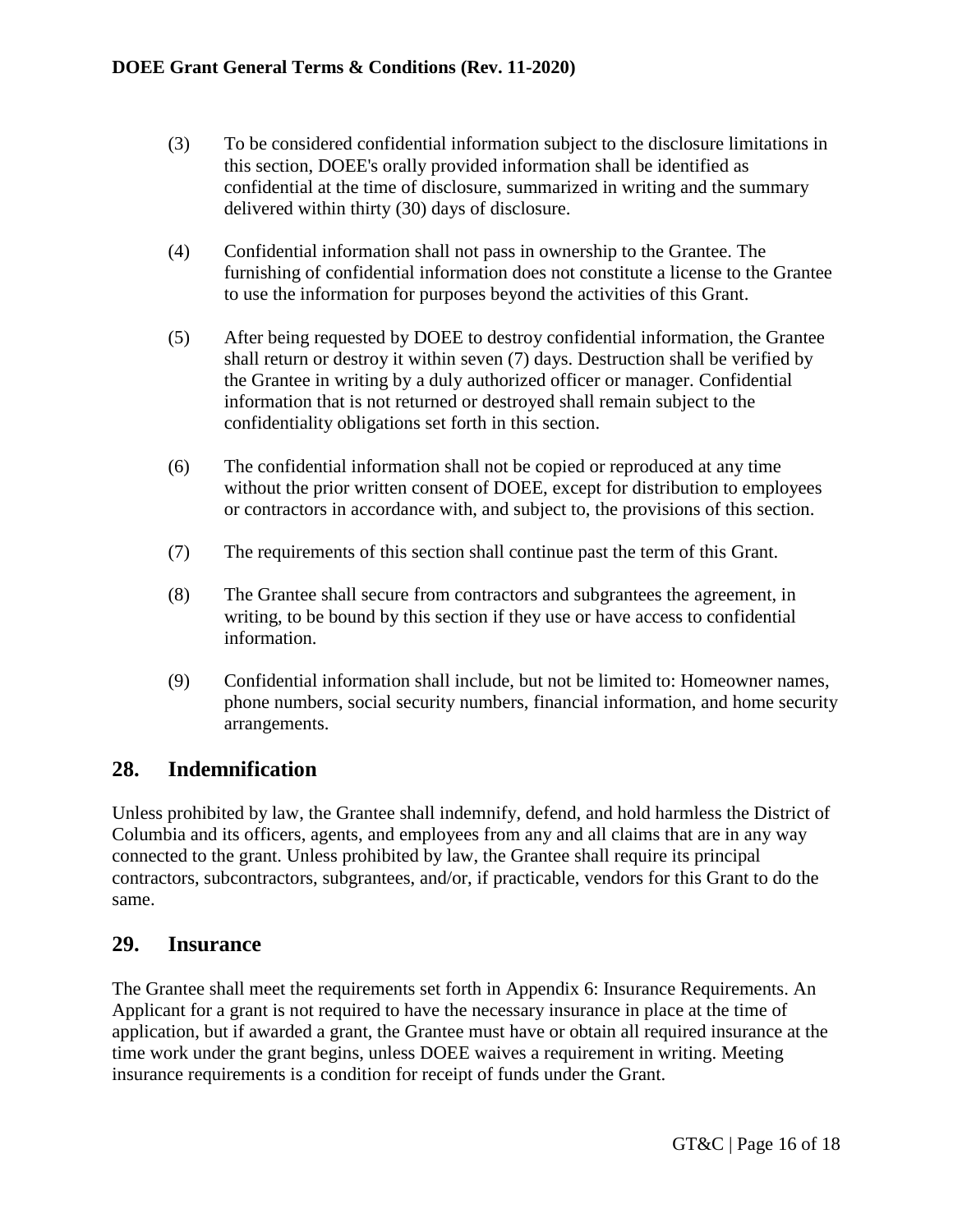### <span id="page-16-0"></span>**30. Special provisions for certain programs or projects**

(None)

# <span id="page-16-1"></span>**31. Requests for reconsideration of certain DOEE decisions**

In certain limited circumstances DOEE provides the following procedure for an applicant to seek review or reconsideration of a grant-making decision:

#### **Request for reconsideration**

- a. When the Department decides to award a grant to a successful applicant, it will notify in writing each applicant whose application was not selected for award. At the Department's discretion this notification may include a statement regarding eligibility, a reviewer's evaluation and comments, or a summary. It will not identify a reviewer or provide the contents of an application. Written notification may be made electronically, typically by email.
- b. If an unsuccessful applicant wishes to better understand the decision regarding an offered grant, the applicant may ask the Department's Grants Division for further information. The Department may meet with the applicant, explain the decision, and may provide reviewer evaluation, comment, or a summary.
- c. If an unsuccessful applicant wishes the Department to reconsider the decision, the applicant must file a "Request for Reconsideration" in writing within seven (7) days of the date of the Department's notification. The filing should be addressed to the Department Director.
- d. A written request may be made electronically, typically by email to the published email address for the grant competition. The Department encourages electronic communication.
- e. A Request for Reconsideration must include a concise statement of the reason(s) for the request and include all documentation and other evidence supporting the request.
- f. A request must identify the reasons for reconsideration and provide supporting evidence, or it will be denied.

#### **Department response**

- a. A change to the award decision will be made only because of fraud, a criminal act, or a material error in the determination of eligibility.
- b. The Department Director, or designee, will consider the Request for Reconsideration and the evidence provided.